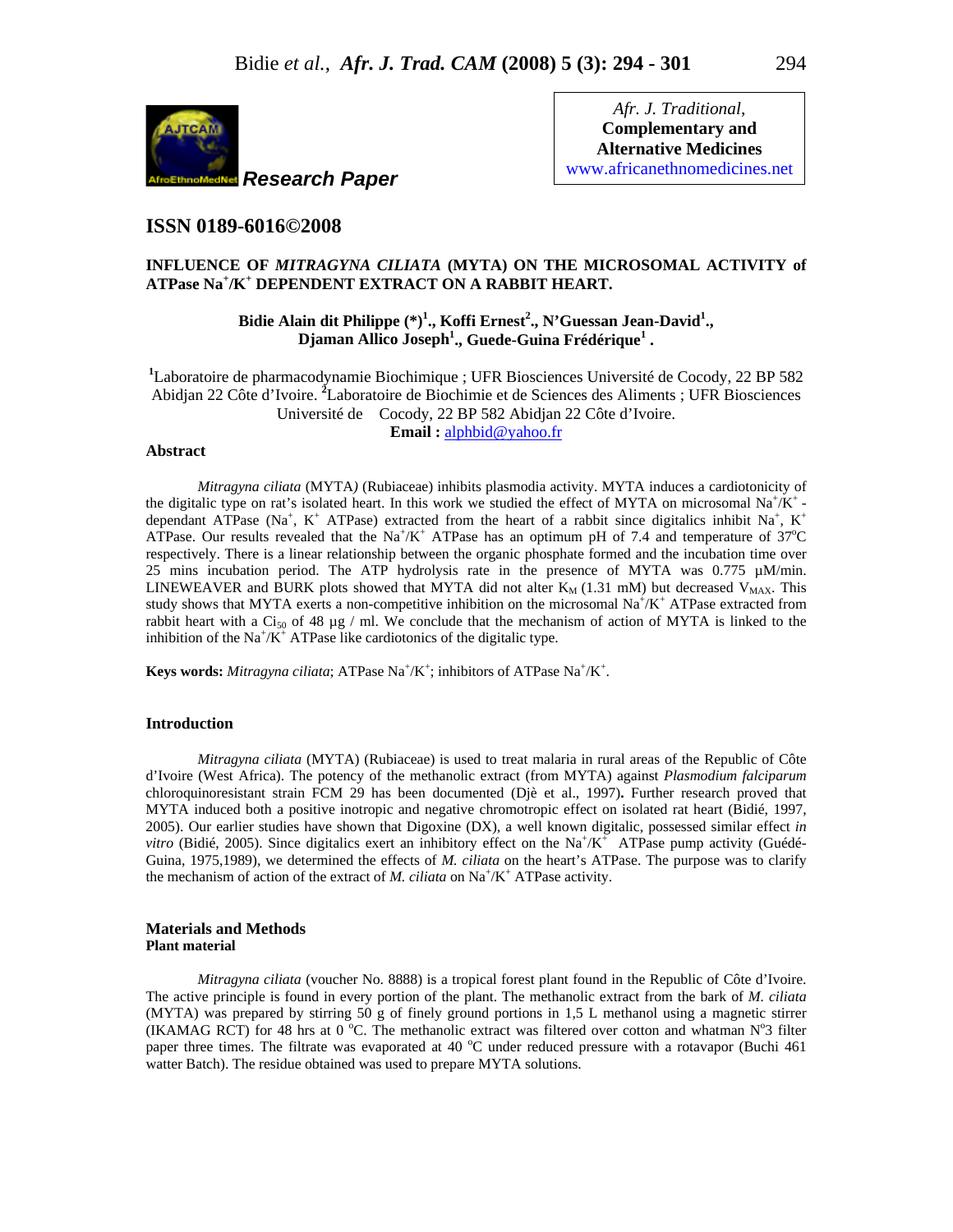Wistar rats weighing about 200 g and rabbits (*Orictlagus cumulus*) weighing about 1.5 Kg were used to run experiments on mechanical activities of the heart and for blood pressure experiments respectively. **Preparation of Na+ , K<sup>+</sup> -ATPase extracts** 

Enzyme extract was prepared by the method of Schwartz (1962) modified by Guédé-Guina (1975). The rabbit was killed and its heart was stored in a 0.32 M sucrose solution at 4 °C. The pH of the solution was adjusted to 7,4 with potassium hydroxide 1 M.

About 6 g of heart muscle was homogenized in 0.32 M sucrose solution, pH 7,4 buffer in a ratio of 1:9 (w/v) in an IKA T 25 Basic homogenizer. Homogenization was conducted for 30 s at 9500 rpm with frequent stopping periods to cover the mixer with ice to prevent heat generation. The homogenate was centrifuged (MEDIFRIGER BI SELECTA). The supernatant was discarded and the microsome-rich residue was stored at – 20 °C and used as a source of Na<sup>+</sup>, K<sup>+</sup>-ATPase. The residue was resuspended in bi-distilled water at a concentration of 5 mg/ml according to the method of Nakao (1965). The enzyme extract was split into 100 ml portions and stored at -20 °C. Under these conditions optimal activity of the enzyme extract was preserved.

### **Preparation of the ATP-Tris buffer and standard substrate**

ATP-tris buffer solution preparation followed a procedure of Schwart et al. (1962) and Nakao et al. (1965). The ATP standard was prepared by the method of Guédé-Guina (1975). We used a Tris (tris-hydroxymethylaminomethane) solution containing ATP (sodium salt) prepared according to Schwartz et al. (1962) and Nakao et al. (1965).

 A cation exchange resin was used to prepare the ATP-Tris buffer solution. Two columns containing 2,5 g of resin (Dowex 50x4) each were washed with 50 ml HCl N then distilled water, HCl N and distilled water until a neutral pH was reached. Both columns were stored at refrigeration temperature.

About 0,5 g of ATP (sodium salt, Sigma Chemical co lot n° 2383) was dissolved in 2 ml of deionised water and loaded on one of the columns. The latter was shaken for 15 min and the filtrate was removed using a Buchner under vacuum. The column was washed twice with 1 ml of water. The filtrate was added to the other column which received an identical treatment. The final filtrate was brought to pH 7,4 using Tris-HCl buffer (1 M, pH 7,4). The ATP concentration was adjusted to 15 mM by monitoring the absorbance at 260 nm using a spectrophotometer (Beckman 25). This was made possible by the fact that at 260 nm 0,015 M ATP yielded an absorbance of 0,230. Furthermore,  $0.5$  g of ATPNa<sub>2</sub> yielded 50 to 60ml of ATP-Tris 0,015 M.

A total volume of 100 ml of ATP standard substrate solution was prepared according to the method of Guédé-Guina (1975). The solution contained : 25 ml Tris (0,4 M, pH 7,4 ; 10 ml NaCl 1M ; 10 ml KCl 0,3 M ; 1 ml MgCl<sub>2</sub> 0,3 M and 20 ml ATP-Tris 15mM). Distilled water was added to bring the volume to 100 ml. The final concentration of the chemicals in the solution was as follows: 100 mM Tris-HCl ; 100mM NaCl ; 3 mM MgCl<sub>2;</sub> 30 mM KCl and 3 mM ATP.

#### **Analytical methods**

#### **ATPase assay:**

ATP concentration was determined by titrimetric assay of inorganic phosphate released during ATP hydrolysis as described by Sumner (1991).

This is a, sensitive and fast method for the determination of organic phosphate. Sumner method is based on the reduction of the phosphomolybdic complex by iron sulfate. In a test tube the following chemicals are added to 1 ml of purified enzyme extract as follows:

0,5 ml ammonium molybdate d' 6,6%

 $0.5$  ml  $H_2SO_4$  7,5 N

0,5 ml FeSO<sub>4</sub> prepared immediately before use and containing  $(5 g FeSO<sub>4</sub>, 7 H<sub>2</sub>O, 50 ml distinct$ water and 1ml  $H_2SO_4$  7.5 N)

The colour of the reaction mixture is completed after 30 mn and the absorbance is read at 540 nm using a Spectrophotometer (Beckman 25). A standard solution  $(KH_2PO_4 5mM)$  is run in the same conditions. A blank is run at each trial because the method is very sensitive.

# **Protein assay:**

Protein was estimated by the procedure of Lowry et al. (1951). This method uses  $Cu^{2+}$  ions along with Folin-Ciocalteu reagent, a combination of phosphomolybdic and phosphotungstic acid complexes that react with Cu+. Cu+ is generated from  $Cu^{2+}$  by readily oxidable protein components. The reaction with the Folin reagent gives intensely colored products measurable spectrophotometrically at 700 nm. Bovine serum albumin (BSA) was used as standard. BSA standards containing from 0 to 200  $\mu$ g/ ml were prepared and the standard curve was conducted each time the assay was performed.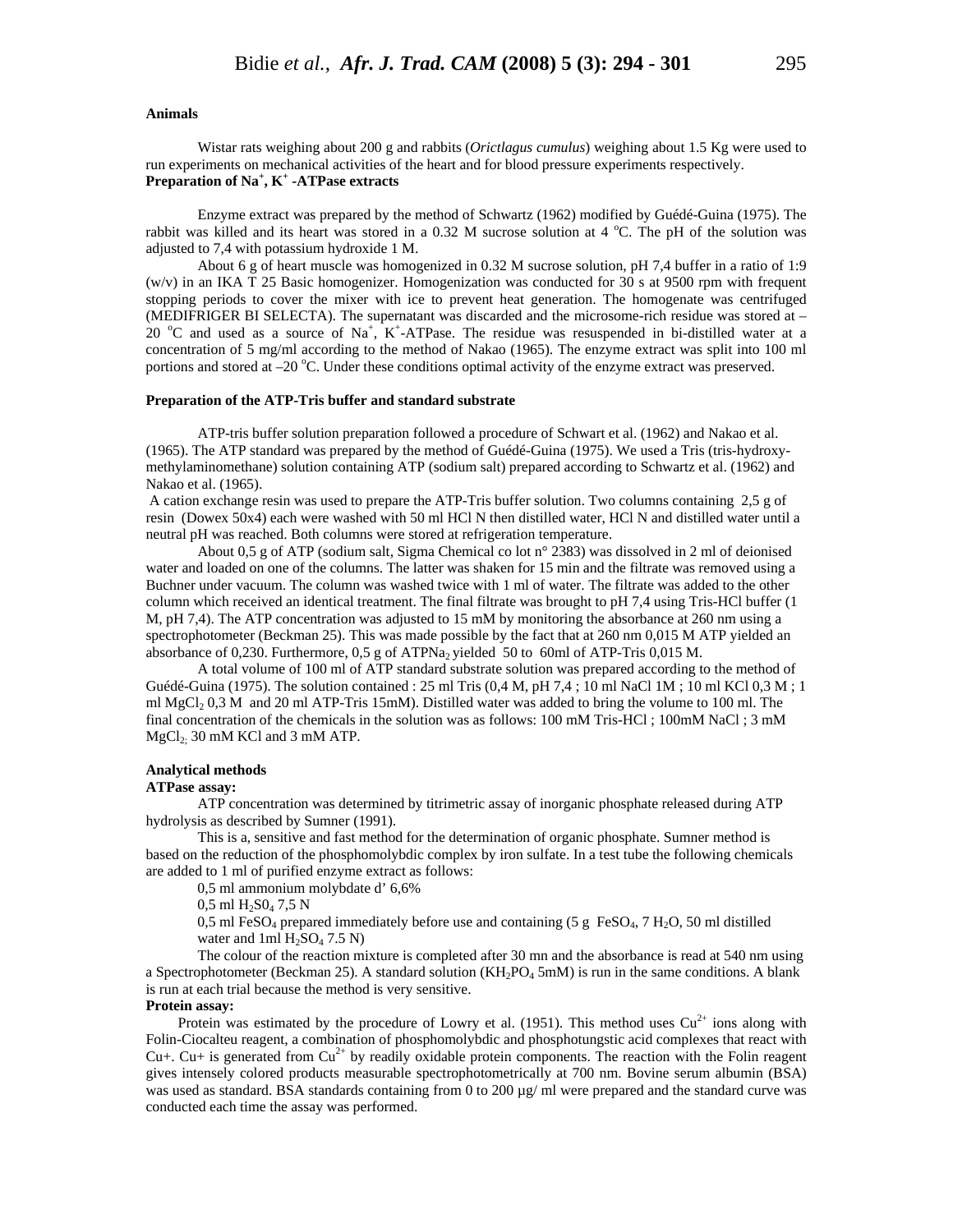## **Results**

# **Characterization of rabbit heart Na<sup>+</sup> /K+ dependant ATPase**

Our study showed that rabbit heart ATPase activity was optimum at 37  $^{\circ}$ C and pH 7,4. The inorganic phosphate released was about  $1 \mu$ g which is equivalent to 0,032  $\mu$ moles using the standard curve. Results of the standard curve for proteins showed that a variation of 0.044 units correspond to 0.1 mg/ml or 100  $\mu$ g/ml.

## **ATP hydrolysis in the absence of MYTA**

This study was based on the release of inorganic phosphate as a by-product of ATP hydrolysis as indicated earlier. Two parameters were studied: -incubation time and enzyme concentration

Figure 1a and Figure 1b show the plot of Pi formed versus incubation time for given enzyme concentrations. There was a linear increase in the amount of organic phosphate released over 25 mins of incubation time regardless of the enzyme concentration. Also, the higher the enzyme concentration the higher the initial velocity of ATP hydrolysis (Figure 2). This was expected since  $Vo = k$  [ES] = dP/dt = - ds/dt. This linear relationship between [E] and Vo allowed us to determine how much enzyme was present by measuring its activity under standard conditions without purifying the enzyme. In our study we found the standard conditions for Na<sup>+</sup>, K<sup>+</sup> ATPase to be: incubation time 25 minutes, and enzyme concentration : 0,19 mg/ml.

Figures 1 (a and b) and Figure 2 were used to determine the activity of our microsomal preparation. The international unit for enzyme activity is expressed in micromole of Pi released /minute /ml. The following equation was used:  $AE = (X / 25) \times F.D$ ; F.D : represents the dilution factor of the substrate in the total volume  $FD = 2$ . Therefore,  $AE = 0.145$  µmole/ mn.ml. Given that the protein concentration was 0.95 mg/ml, we can compute the activity.  $A = 0,145/0,95 = 0,152 \text{ \mu}$  mole / mn.mg.





**Figure 1a:** Velocity of ATP hydrolysis as a function of substrate's concentration in the presence of digoxine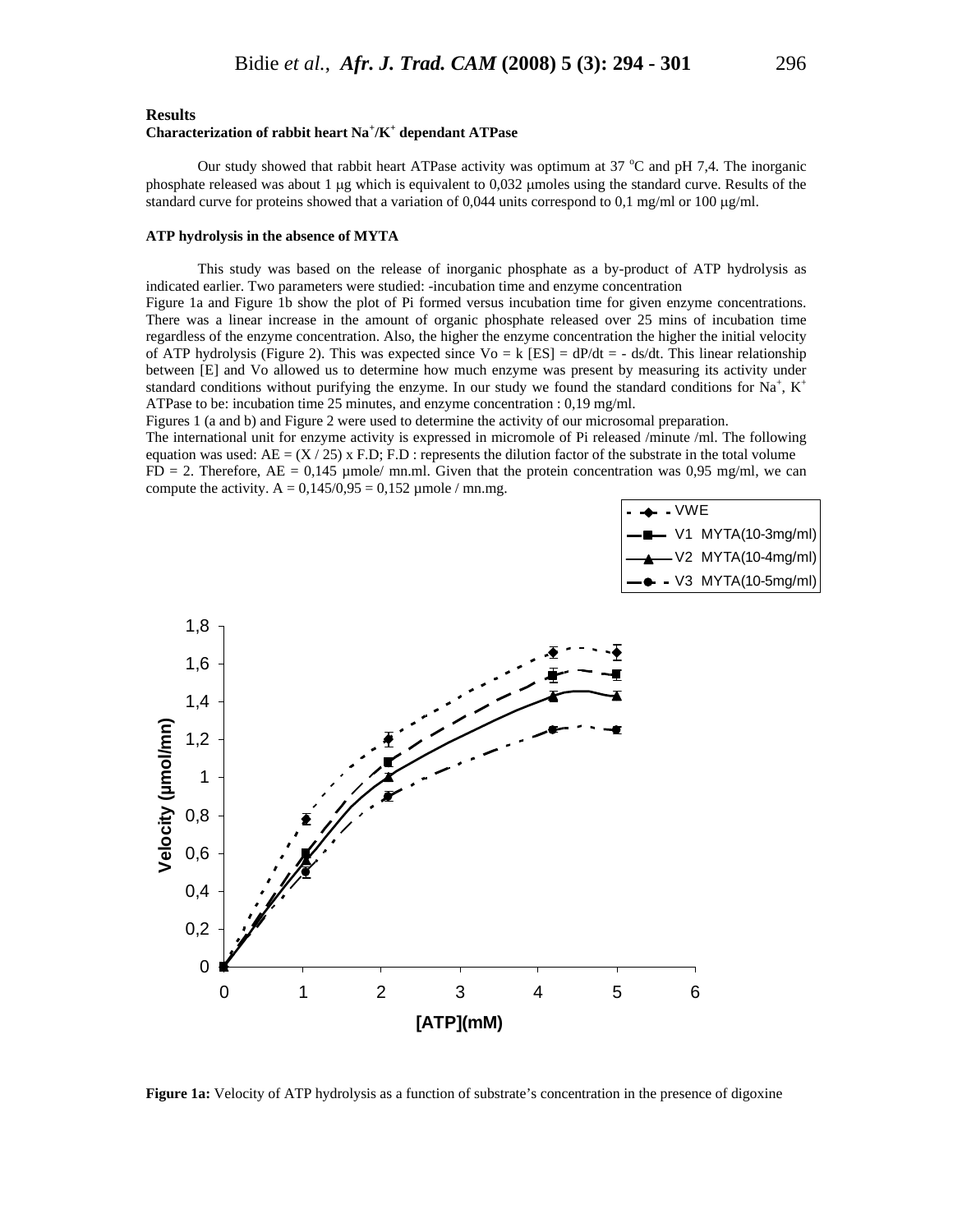

**Figure1b:** Velocity hydrolysis of the ATP as a function of substrate's concentration in presence of digoxine.



**Figure 2:** Variation of the initial velocity as a function of enzyme concentration.

This study allowed us to evaluate ATPase activity in the presence and absence of MYTA. The effect of variable concentrations of MYTA on microsomal ATPase activity was investigated. The inorganic phosphate released in the experiments was monitored as a function of two parameters including the concentration of MYTA and the incubation time (0 to 30 minutes) (see figure 3a). Our results indicate that MYTA inhibits rabbit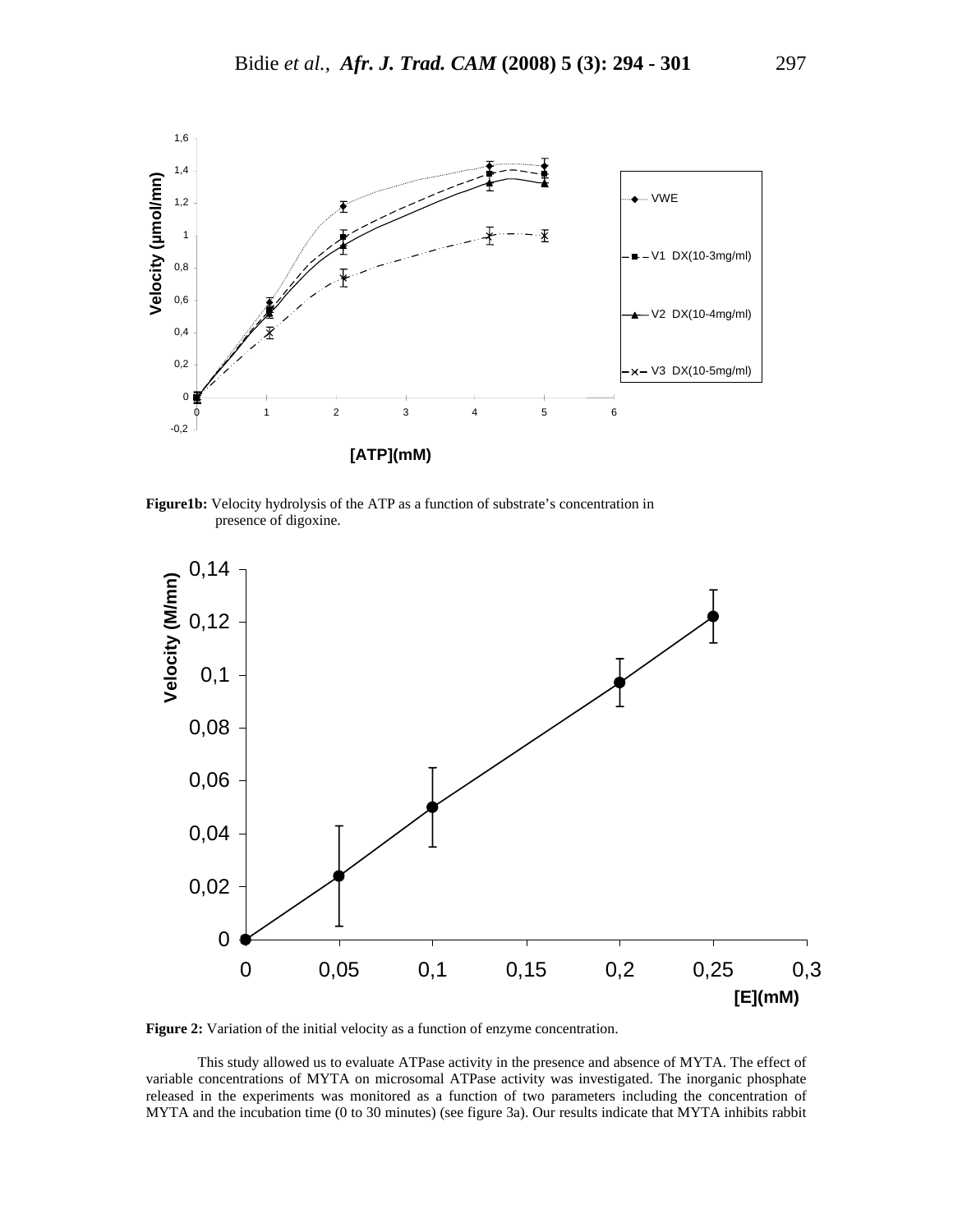microsomal ATPase activity. Residual ATPase activity variation was also determined as a function of MYTA concentration (Figure 4). ATPase activity decreased with increasing MYTA concentration to 130  $\mu$ g/ml where the activity stabilizes at 22% of the activity in the absence of inhibitor. This residual enzymatic activity is due to Mg2+ dependant ATPase (Schwartzman, 1953; Glynn, 1957; Whittam, 1958; Skou, 1965).

The Na<sup>+</sup>, K<sup>+</sup> ATPase activity could be determined by subtracting the ATPase activity devoted to the Mg<sup>2+</sup> dependant ATPase. The concentration of MYTA at which  $Na^+$ ,  $K^+$  ATPase activity decreases by 50% of its original value is called  $\text{Ci}_{50}$  (Ci<sub>50</sub> = 48 µg/ ml). This Ci<sub>50</sub> could be lower with the purified extract.

## **Effect of substrate concentration on ATPase activity at constant MYTA concentration**

In this study MYTA concentration was kept constant while the substrate concentration was changed. Therefore, we investigated the influence of MYTA as a function of ATP concentration. MYTA was used at a concentration of 10<sup>-5</sup> mg/ml. This research allowed the determination of kinetic parameters  $K_M$  and  $V_{\text{Max}}$ . Figure 3a shows the amount of Pi released as a function of ATP concentration. The curves in absence and presence of MYTA are presented and both followed MICHAELIS-MENTEN kinetics. The phenomenon of saturation is depicted when the entire enzyme is saturated with substrate. Under these circumstances the enzyme is operating at its maximum capacity and further increase in substrate concentration cannot increase the velocity any farther.

 From the reciprocal transform (1/V vs. 1/[S]) called LINEWEAVER and BURK plot, the two hyperbolas were transformed to two straight lines both of which intercept the x axis at the same point  $(-1/K_M)$ . The graphical determination of this value allowed us to calculate  $K_M$ . We found  $K_M = 1,31$  mM for MYTA. We noticed that  $K_M$  did not change for different concentration of MYTA (inhibitor) or in the absence of MYTA. However,  $V_{MAX}$  changed. These results are typical of a non-competitive inhibition. Therefore, MYTA exert a non-competitive inhibition on the Na<sup>+</sup>/K<sup>+</sup> ATPase.



**Figure 3a: Lineweaver Burk's representation of the inhibition in presence of MYTA.** 

#### **Effect of Digoxine (DX) on rabbit's heart ATPase activity**

This study was conducted under the same conditions as that carried out with MYTA. This comparative study reveals a similarity of effects between these two substances. Indeed, the rate of hydrolysis of ATPase Na<sup>+</sup>/K<sup>+</sup> in the absence and presence of MYTA was determined (figure 1b) as well as the Michaelis Menten constant  $K<sub>M</sub>$  from the Lineweaver-Burk plot (Figure 3b). On this last figure the plots had the same x-intercept (K<sub>M</sub> unaffected) but different slopes and y-intercepts (Vmax variable). Results showed that DX exerts a non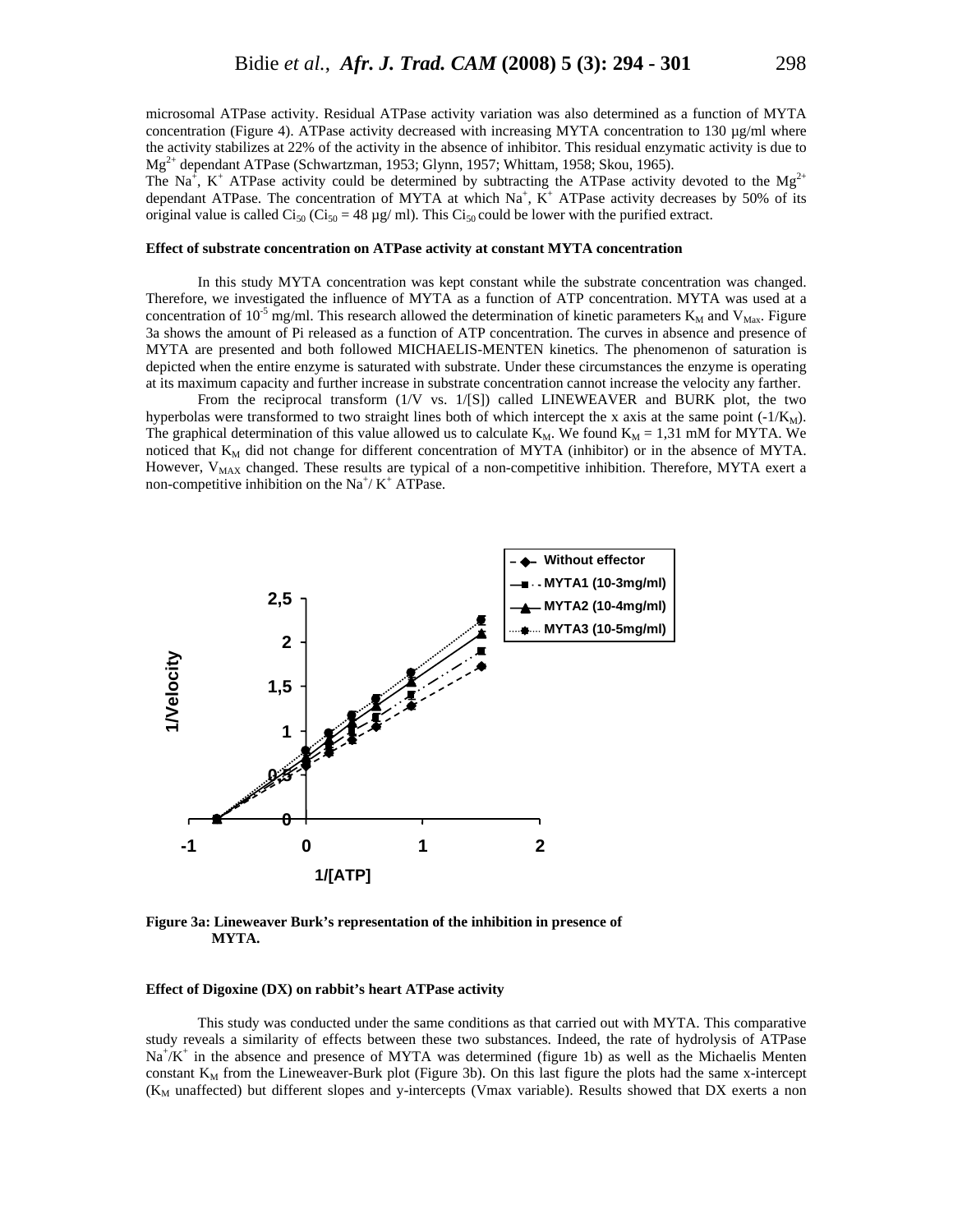competitive inhibition like MYTA on rabbit's heart ATPase  $Na^{\dagger}/K^{\dagger}$ . In addition, residual activities (figure 4) for both substances were not significantly different (40,3 g/ml for MYTA vs. 37,8 g/ml for DX).



**Figure 3b:** Lineweaver-Burk plot of the inhibition in presence of fixed different concentrations of Digoxine.



**Figure 4**: Comparative study of the influence of effectors (MYTA and digoxine on the activity of ATPase  $Na^+$ ,  $K^+$  dependant.

# **Discussion**

This work allowed the study of the effect of MYTA on the Rabbit heart microsomal ATPase activity. Similar work was conducted on rabbit brain  $Na^{+}/K^{+}$  ATPase using an extract from Mai-Bao (Yapo, 2003). Characteristics of our enzyme including optimal pH 7,4 and temperature  $37 °C$  were determined. These parameters are similar to those found by Guédé-Guina (1975) for rabbit brain microsomal ATPase. There is a linear relationship between Pi released over 25 minutes of incubation period.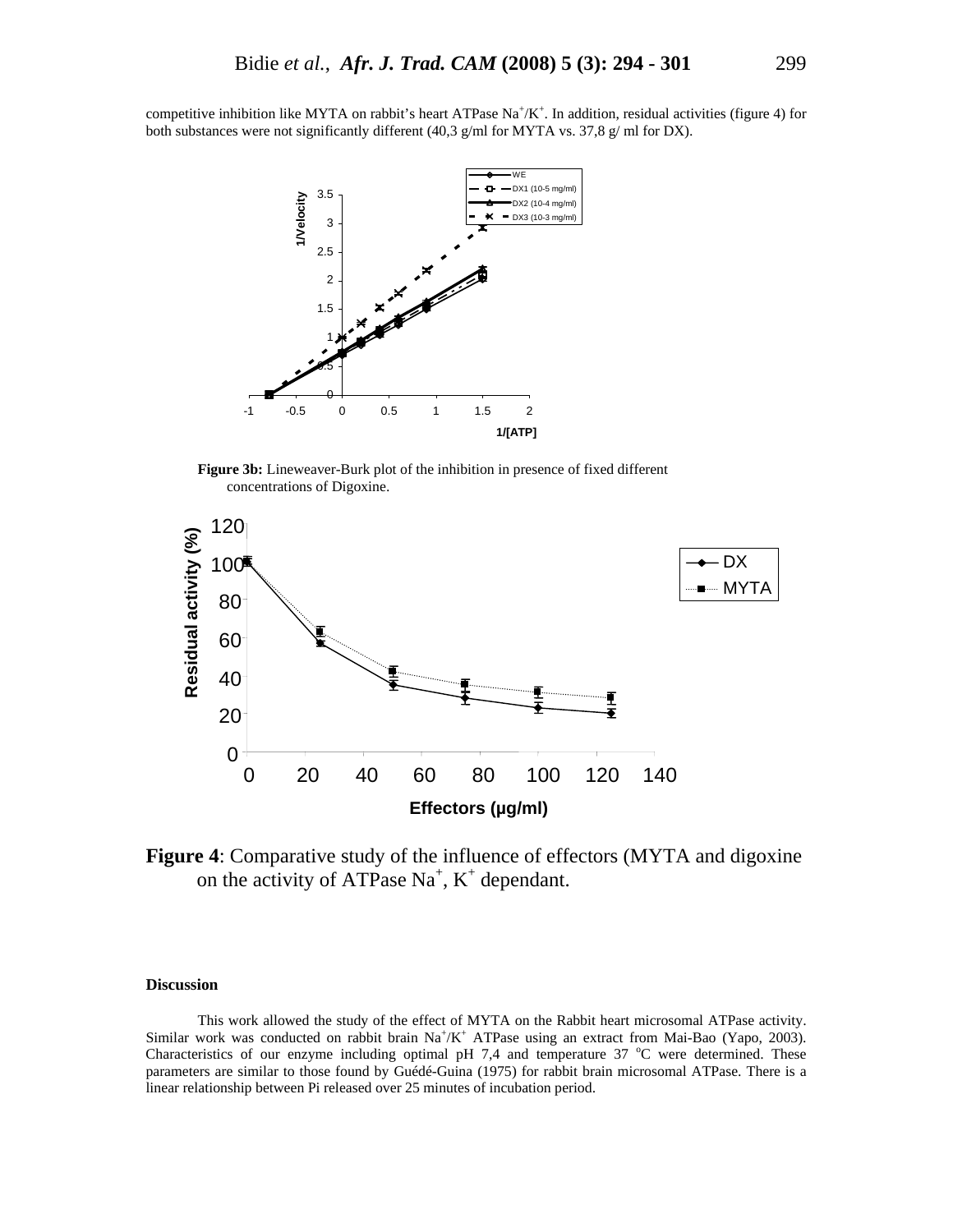The effect of MYTA on ATP hydrolysis by our Na<sup>+</sup>/K<sup>+</sup> ATPase proceeds at a rate of 0,775  $\mu$ M/min. This result shows that MYTA is an inhibitor for our ATPase. Further, reciprocal plots of LINEWEAVER and BURK were used to determine Michaelis constant  $(K_M)$ . The graphical representations of our data showed that MYTA was a non competitive inhibitor for the enzyme under investigation.

According to some authors (Patzelt et al., 1975), the Na<sup>+</sup>, K<sup>+</sup> ATPase has an identical number of binding sites for Ouabain (an inhibitor for the Na<sup>+</sup>, K<sup>+</sup> ATPase) and ATP. The location of these distinct receptor binding sites is in favour of a non competitive inhibition mechanism. Non competitive inhibitors bind to the enzyme either to a different site from the substrate, to the enzyme-substrate complex (E-S) to yield a ternary complex ESI or on both enzyme and substrate. However, the inhibition is not suppressed by increasing substrate concentration. Non competitive inhibition depends on inhibitor concentration and the affinity of the enzyme for the inhibitor. Our results show that  $1/K_M$  did not change, whereas  $1/V_{\text{max}}$  increased. Thus V<sub>max</sub> decreased compared to the control. MYTA's characteristics are similar to those of digitalics such as mansonine (Guédé-Guina, 1975) and Digoxine as shown in this work. This work with MYTA reveals that this plant has interesting pharmacological potential. The plant is not only an antiplasmodic of the digitalic type but also a hypotensive agent, a myorelaxor of rabbit duodenum and a cardiotonic of the digitalic type (Bidié, 1997). MYTA's mechanism of action is likely due to the inhibition of the cardiac sodium pump which increases the intracellular Na<sup>+</sup> concentration, leading to stimulation of the Na<sup>+</sup>-Ca<sup>2+</sup> exchanger which extrudes sodium in exchange for inward movement of calcium. Large amounts of  $Ca<sup>2+</sup>$  stimulates muscles to contract. Consequently, MYTA displayed positive inotropic effects and negative chronotropic effects during bioactivity study (Bidié, 1997). This mechanism of action was also observed by Vaughan-Williams (1958), Katzung (1975), Ducouret (1976). This hypothesis is more likely because the inhibition of  $Na^{\dagger}/K^{\dagger}$  dependant ATPase by DX follow a mechanism similar to that of many cardiac glycosides such as Sanguinin, Ouabain (Seifen et al., 1979; Biedert et al., 1979) or Strophantidin (Langer et al., 1970). Thus, the positive inotropic effect of glycosides is probably due to the lack of equilibrium between Na<sup>+</sup>-Ca<sup>2+</sup> in favour of the Ca<sup>2+</sup> ions following the inhibition of the Na<sup>+</sup>/K<sup>+</sup> ATPase.

## **Conclusion**

MYTA exerts a non-competitive inhibition action on  $Na^+/K^+$  dependant ATPase extracted from rabbit heart. Furthermore, MYTA's inhibitory effect on the  $Na^+/K^+$  dependant ATPase pump enhance the exchange of  $Na<sup>+</sup>/Ca<sup>2+</sup>$  (1 Ca<sup>2+</sup> for 3 Na<sup>+</sup>) in favour of inward Ca<sup>2+</sup> stream. Consequently, contractile proteins are stimulated and cell membrane activated. The mechanism of action of MYTA is likely due to the mobilisation of the intracellular calcium, which is an important intracellular signal.

### **References**

- 1. Bidié, A.P. (1997). Evaluation d'une bioactivité de *Mitragyna ciliata* (Rubiaceae), une plante antipaludique en Côte d'Ivoire. DEA, Université Cocody, Abidjan, 30 p
- 2. Bidié, A.P. (2005). Etude comparative de l'effet inotrope de *Mitragyna ciliata* (MYTA) de la Mansonine (MSN) et de la Digoxine (DX). Thèse de doctorat  $3^{\circ}$  cycle. Université de Cocody. 2005, 132 p
- 3. Biedert, S., Barry, W. H. and Smith. (1979). Inotropic effects and changes in sodium and calcium currents associated with inhibition of monovalent cation active transport by Ouabain in cultured myocardial cells. J. Gen. Physiol., **74:** 479-494
- 4. Djè, M.K., Djaman, A., Mazabraud, A. et Guédé-Guina, F. (1997). Activité antiplasmodiale des alcaloïdes totaux de *M. ciliata* sur *Plasmodium falciparum* chloquinorésistant. ABM. vol. 2., spécial Fevrier. pp 4-9C.
- 5. Ducouret, P. (1976). The effect of quinidine on membrane electrical activity in frog auricular fibres studies by current and voltage clamp. Brit. J. Pharmacol, **57:** 163-184.
- 6. Glynn, I. M. (1957). The action of cardiac glycosides on sodium and potassium movements in human red cells. J. Physiol. (London). 136: 148-173.
- 7. Guédé-Guina, F. (1975). Etude de quelques effets physiologiques de *"Glow",* un poisson extrait du bois BETE : *Mansonia altissima* (*Sterculiacées*). Thèse de Doctorat 3è cycle. Université d'Abidjan. N°31. 89 p.
- 8. Guedé-Guina, F. (1989). Etude pharmacologique et Biochimique de la mansonine. 1-Propriété cardiovasculaire de la Mansonine, une pharmacologie expérimentale ; 2-Réactivité de la mansonine avec les récepteurs aux digitaliques d'ATPase Na<sup>+</sup>,k<sup>+</sup>. Thèse de Doctorat d'Etat. Université de Cocody, Abidjan. 128 p.
- 9. Katzung, B. G. (1975). Effects of extracellular calcium and sodium on depolarization-induced automaticity in guinea pig papilar muscle. Cir. Res., **37** 118-127.